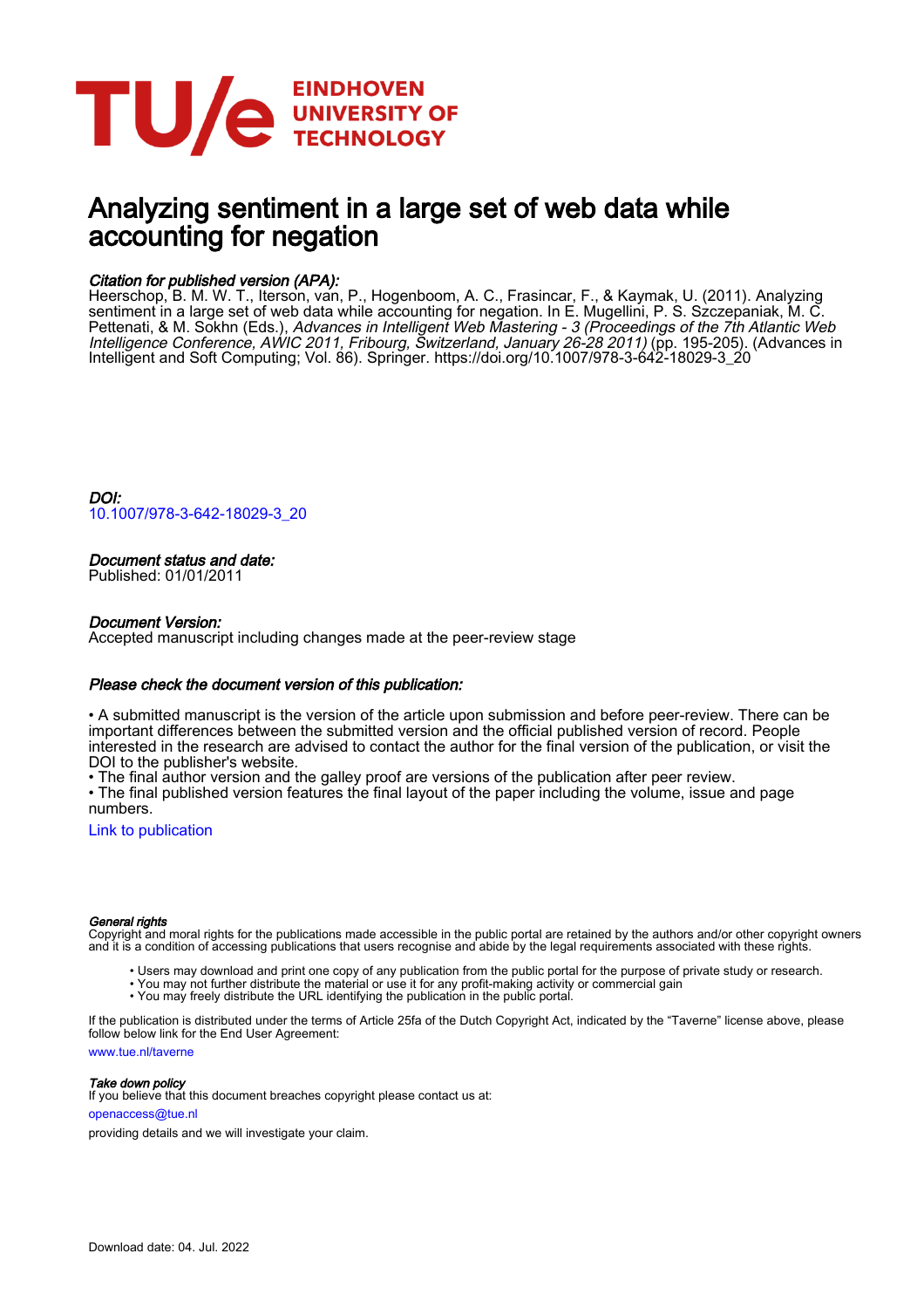## Analyzing Sentiment in a Large Set of Web Data while Accounting for Negation

Bas Heerschop, Paul van Iterson, Alexander Hogenboom, Flavius Frasincar, and Uzay Kaymak

Abstract As virtual utterances of opinions or sentiment are becoming increasingly abundant on the Web, automated ways of analyzing sentiment in such data are becoming more and more urgent. In this paper, we provide a classification scheme for existing approaches to document sentiment analysis. As the role of negations in sentiment analysis has been explored only to a limited extent, we additionally investigate the impact of taking into account negation when analyzing sentiment. To this end, we utilize a basic sentiment analysis framework – consisting of a wordbank creation part and a document scoring part – taking into account negation. Our experimental results show that by accounting for negation, precision on human ratings increases with 1.17%. On a subset of selected documents containing negated words, precision increases with 2.23%.

Key words: Sentiment analysis, negation, wordbank creation, document scoring

### 1 Introduction

With the advent of the Web, traces of human activity and communication have become ubiquitous, partly in the form of written text. In recent years, virtual utterances of opinions or sentiment have become increasingly abundant through messages on Twitter, on-line customer reviews, etcetera. The information contained in this evergrowing data source of the Web is invaluable to key decision makers, e.g., those making decisions related to reputation management or marketing. An understanding of what is going on in their particular markets is crucial for decision makers, yet the analysis of sentiment in an overwhelming amount of data is far from trivial.

Bas Heerschop, Paul van Iterson, Alexander Hogenboom, Flavius Frasincar, and Uzay Kaymak Erasmus University Rotterdam, PO Box 1738, NL-3000 DR, Rotterdam, The Netherlands, email: {basheerschop, paulvaniterson}@gmail.com, {hogenboom, frasincar, kaymak}@ese.eur.nl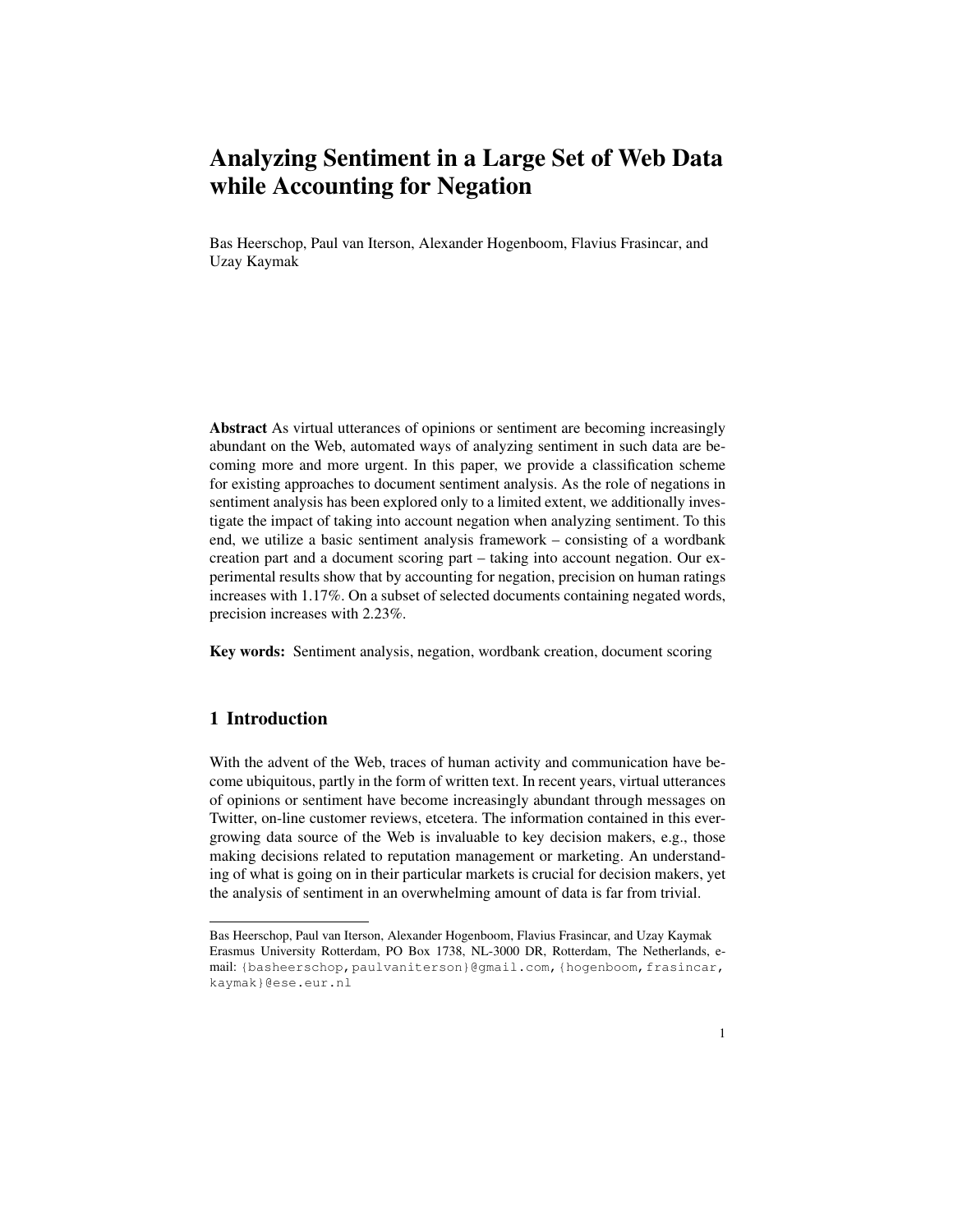Sentiment analysis refers to a broad area of natural language processing, computational linguistics and text mining. In general it aims to determine the attitude, evaluation, or emotions of the author with respect to the subject of the text. The basis of sentiment analysis is determining the positive-negative polarity of a text. The research area of sentiment analysis is relatively new, with many aspects being currently explored. The most promising areas of focus are word sentiment scoring (i.e., learning the sentiment scores of single words), subject/aspect relevance filtering (i.e., determining the subject and/or aspect a sentiment carrying word is relevant to), subjectivity analysis (i.e., determining whether a sentence is subjective or objective), and sentiment amplification and negation (i.e., modifying sentiment strength on amplifying words and reversing sentiment scores on negated words).

Some researchers have already suggested to account for negation when analyzing sentiment in texts. Yet so far, the impact of taking into account negation when analyzing sentiment has not been demonstrated. Therefore, we present our first steps towards insight in the impact of negation on sentiment analysis. The remainder of this paper is organized as follows. First, we classify existing sentiment analysis approaches and assess the extent to which they account for negation in Sect. 2. Then, we describe and utilize our framework for assessing the impact of negation in sentiment analysis in Sect. 3. We conclude in Sect. 4.

#### 2 Sentiment Analysis

In recent years, several approaches to sentiment analysis (i.e., classification) of documents have been proposed. Most approaches essentially adhere to more or less similar frameworks. One of such frameworks is the basic framework proposed by Liu [11, 12], consisting of an algorithm for creating a wordbank (i.e., a list of words and their associated sentiment) from a training corpus, along with a document-level scoring function. Ceserano et al. [3] propose a similar framework, which has been used by other researchers as well [1, 2]: OASYS. OASYS provides two word scoring algorithms based on supervised learning and three sentence-level document scoring algorithms with topic relevance filtering. Despite adhering to similar frameworks, document sentiment analysis approaches have several characteristic features distinguishing them from one another. We consider the following features.

- Wordbank (WB) Most approaches rely on a wordbank, typically containing perword sentiment scores. Creation methods include supervised learning on a set of manually rated documents, learning through related word expansion (expanding a small, manually created set of words by exploiting word relationships such as synonyms, antonyms, and hypernyms), completely manual creation, or a combination of these methods. The target of the wordbank (e.g., general or domainspecific) may also differ amongst approaches, as well as the differentiation between part-of-speech variations of a word.
- Sentiment scoring level (SSL) One could consider sentiment analysis to be performed at document level, sentence level, or window level.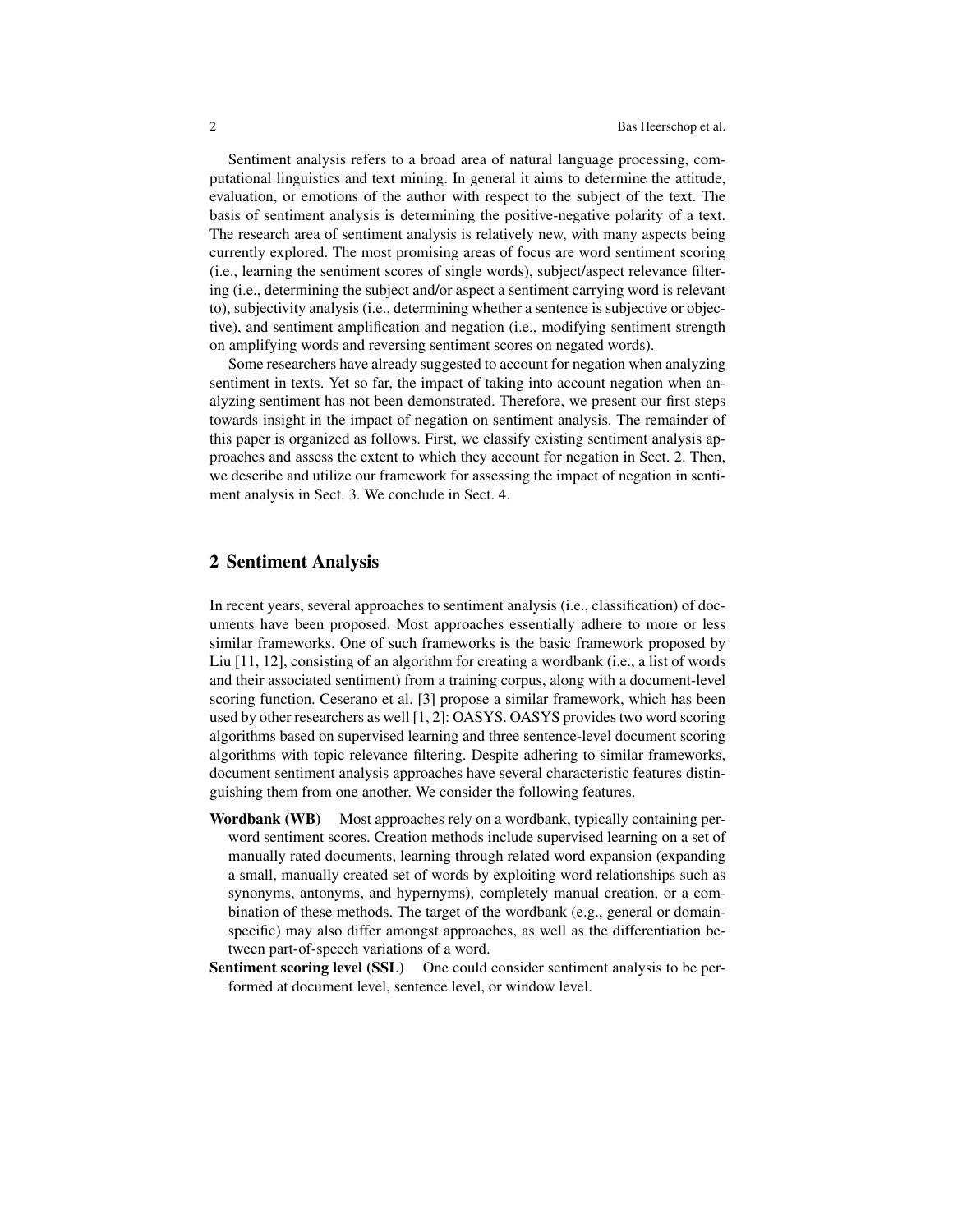Analyzing Sentiment in a Large Set of Web Data while Accounting for Negation 3

- Topic relevance filtering (TRF) Taking into account the way in which sentiment carrying words are tied to their subject results in allegedly irrelevant phrases being filtered out of further processing. More advanced methods look at the surrounding words of a sentiment carrying word, the subject of sentences that contain sentiment, or specific features of a subject.
- Subjectivity filtering (SF) Subjective sentences carry sentiment, whereas objective sentences only carry factual information. Ignoring objective sentences is crucial for some sentence-level and window-level algorithms with aggregation functions averaging sentiment expressed in the subparts. Including objective sentences here would decrease the impact of subjective sentences.
- Part-of-speech tagging (POS) Annotating words with their corresponding partsof-speech (POS) – e.g., noun, verb, adjective, subject, or object – can help algorithms making better decisions. For example, "I like A", where "like" is a verb carrying high positive sentiment, is very different from "A is like B" where "like" is an adverb carrying no sentiment. POS tagging can also be used to identify the subject of a sentence to which a sentiment carrying adjective or verb applies. Additionally, words that cannot carry sentiment can be filtered; only adjectives, adverbs, verbs and nouns carry sentiment [2, 12, 15].
- Negation (NEG) Linguistic negation is the process that turns an affirmative statement ("I like A") into the opposite denial ("I do not like A"). In general, negation is done by the inclusion of a negation keyword (e.g., "not" or "never"), but negation can also be achieved using clauses like "but" ("Feature A is excellent, but feature B ..."). An important aspect in negation is the identification of the sentiment carrying word the negation applies to [12].
- Amplification (AMP) The process of increasing or decreasing the sentiment score of a word, when it is combined with an amplification word, is typically done by multiplying the sentiment score of the word by the amplification score of the amplification word. For example, the positive sentiment score of "beautiful" would be increased by multiplying it with the amplification score of "very" in "very beautiful".
- Comparison (COMP) An author's sentiment on a topic, relative to his sentiment on another topic can be determined by means of comparison (e.g., "A is better than B"). In sentiment analysis, the absolute sentiment of the author on a topic is typically extracted ("A is good"). Relative comparative sentiment analysis can only be converted to absolute values if an absolute sentiment analysis can be done. For example, if the sentiment score on A can be determined, and if we know that "A is better than B", we can deduce that the sentiment score on B must be lower than the sentiment score on A, with an amount depending on the strength of the comparison.
- **Syntactical variants (SYN)** Reducing the variability in the forms of words as much as possible can increase the accuracy of word counts. Words can, for example, have alternative spellings or spelling errors. Also verbs, adjectives, and adverbs can be transformed grammatically. Stemming and lemmatizing are techniques to bring back transformed words to their base form (e.g., bring "loved" in "I loved it" back to its stem "love").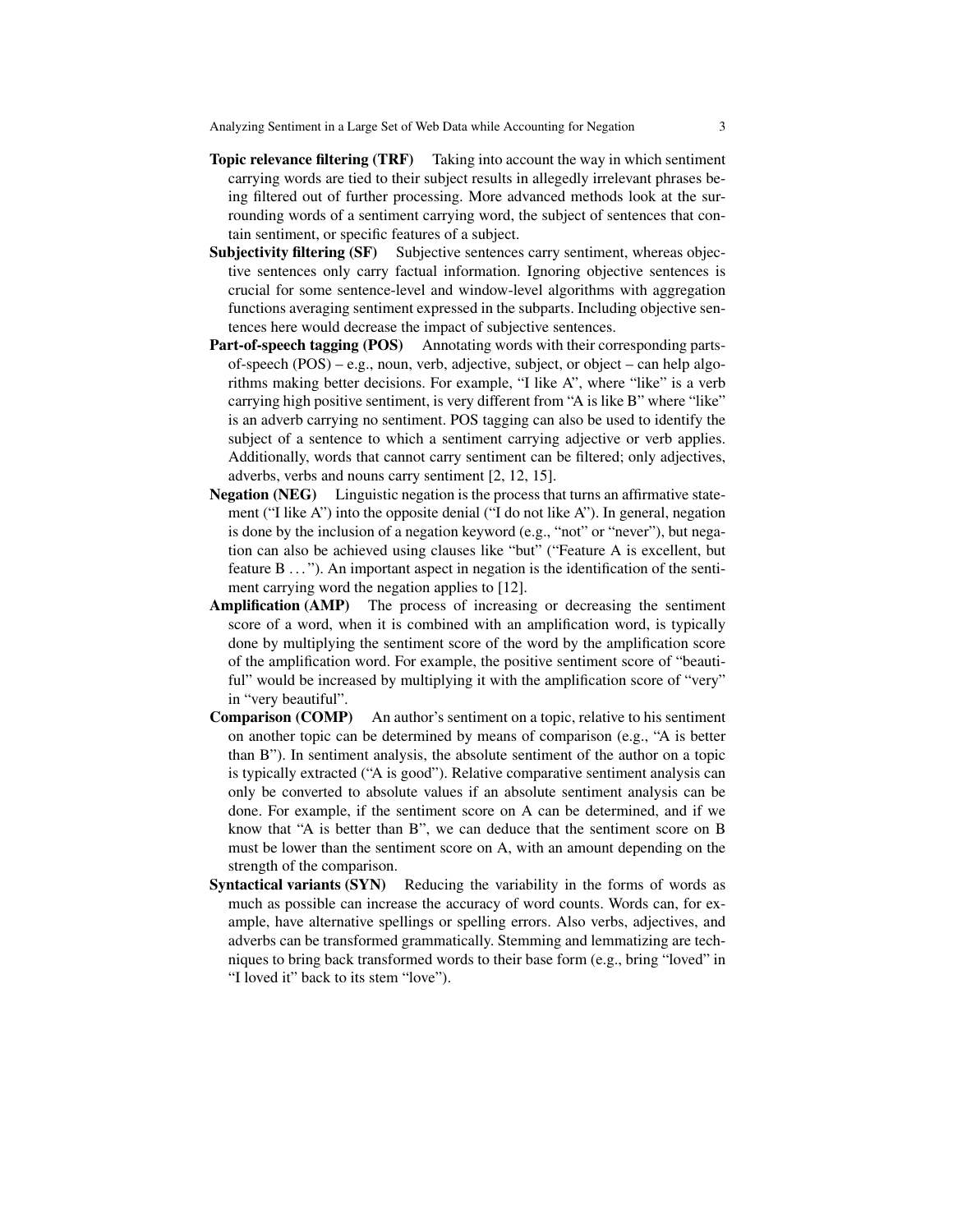Based on these features, the state-of-the-art in sentiment analysis can be characterized. Table 1 presents an overview of several recent approaches. All three OASYS document scoring algorithms introduced by Ceserano et al. [3] use a wordbank created through supervised learning. All methods do TRF; the Topic-Focussed (TF) algorithm only handles sentences that contain a reference to the topic, the Distance-Weighted Topic-Focussed algorithm (DTWF) gives more weight to sentiment near topic keywords (and is hence a window-level approach), and the Template-Based algorithm (TB) only handles sentences that match a certain template (e.g.., sentence structure or keywords). Besides POS tagging, the OASYS algorithms do not support any other features.

Lerman et al. [10] propose three sentence-level sentiment summarization algorithms: Sentiment Match (SM), Sentiment Match and Aspect Coverage (SMAC), and Sentiment Aspect Match (SAM). The algorithms compute a textual summary of the input document, where sentences are selected to maximize total sentiment in the summary. The algorithms use a wordbank, which is created by related word expansion from a manually annotated base collection using WordNet [6]. By selecting sentences with the highest absolute sentiment score, objective sentences are filtered out. All algorithms filter for topic relevance, where SMAC and SAM use a more advanced, feature-based approach.

The Adverb-Adjective Combinations (AACs) proposed by Benamara et al. [2] use a linguistic analysis of adverbs of degree, which modify adjectives (e.g., "very beautiful"). The algorithms – Variable Scoring (VS), Adjective Priority Scoring (APS), and Adverb First Scoring (AFS) – vary in how they weight the adverb amplification scores. The AAC framework builds on the OASYS framework. The differences between the original OASYS implementation and the AAC implementation are that the AAC implementation supports negation and amplification, and requires a second wordbank containing adverb amplification scores.

Ding et al. [5] propose a holistic lexicon-based sentence-level sentiment analysis approach. Their Opinion Observer (OO) handles context-dependent opinion words and deals with many special words, phrases and language constructs which impact opinions through their linguistic patterns. OO uses a wordbank that is created using related work expansion (via WordNet) on a small set of manually annotated words. Subjectivity filtering is done by ignoring sentences that do not contain sentimentcarrying words. Linguistic negation is recognized through negation words, which include traditional keywords (e.g., "not") and pattern-based negations such as "stop" + verb + "ing" (e.g., "stop liking").

Rather than using a wordbank with absolute word sentiment scores, the Class Sequential Rules (CSR) approach proposed by Jindal and Liu [9] uses sequential pattern mining to identify sub-sequences of text that occur more often than a minimum support threshold. The patterns used as features consist of POS tags and one or more comparative key phrases. The sentiment orientation of the key phrases determines the orientation of a sequential pattern. For example, the phrase "Intel is better than AMD" yields the comparative pattern {{proper noun} {third person singular present tense verb  $\{$  "better", comparative adjective  $\{$  subordinating preposition or conjunction} {proper noun}}.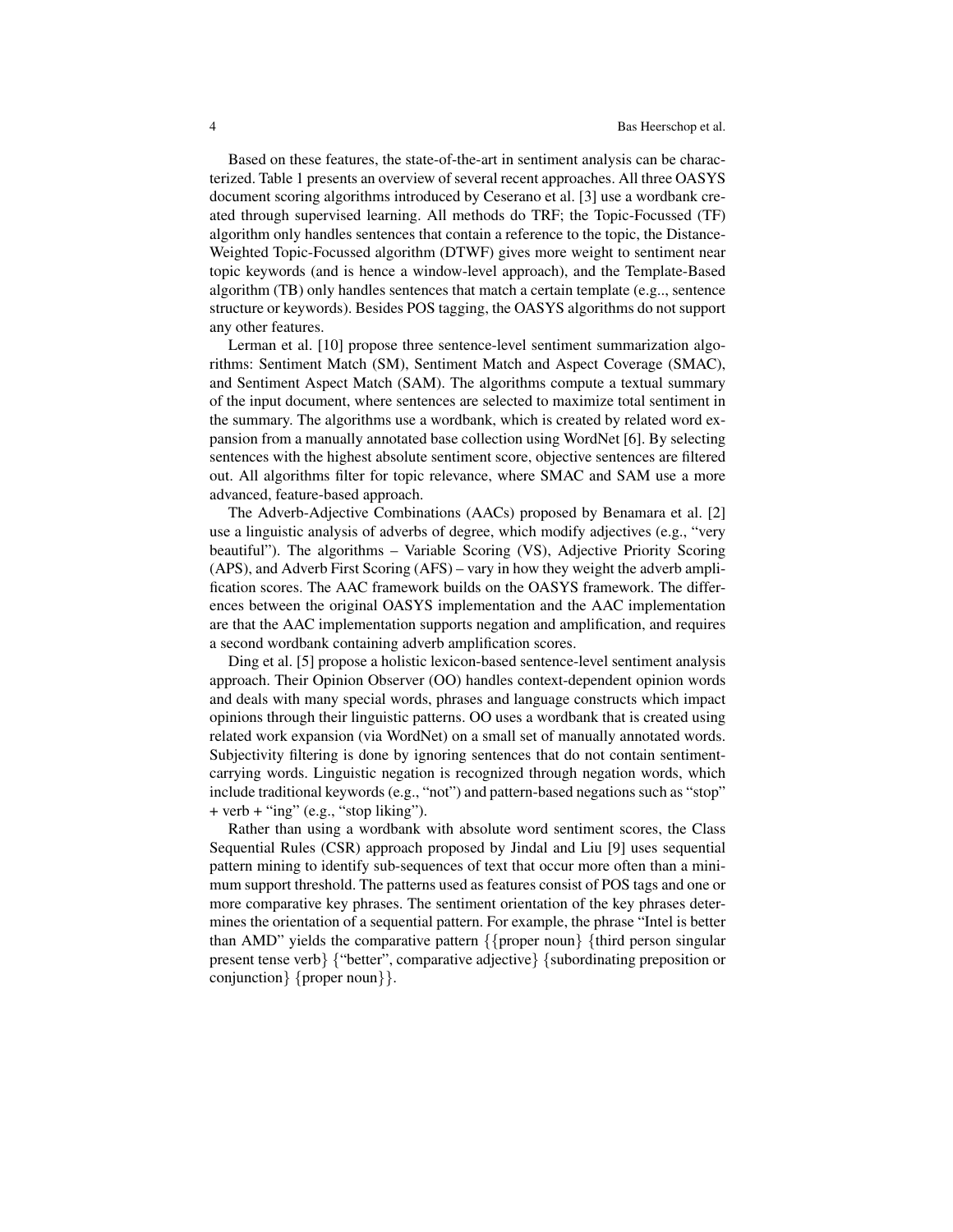Table 1 Classification of algorithms.

| Algorithm WB                   | SSL                             |    |     |     |    | TRF SF POS NEG AMP COM SYN |    |
|--------------------------------|---------------------------------|----|-----|-----|----|----------------------------|----|
|                                | $TF[3]$ yes sentence yes        | no | yes | no  | no | no                         | no |
| $DWTF[3]$ yes                  | window yes                      | no | yes | no  | no | no                         | no |
|                                | TB [3] yes sentence yes         | no | yes | no  | no | no                         | no |
|                                | SM [10] yes sentence yes yes    |    | no  | no  | no | no                         | no |
| SMAC [10] yes sentence yes yes |                                 |    | no  | no  | no | no                         | no |
| SAM [10] yes sentence yes yes  |                                 |    | no  | no  | no | no                         | no |
|                                | VS [2] yes sentence yes no yes  |    |     | yes | no | no                         | no |
|                                | APS [2] yes sentence yes no yes |    |     | yes | no | no                         | no |
|                                | AFS [2] yes sentence yes no     |    | yes | yes | no | no                         | no |
|                                | OO [5] yes sentence yes yes yes |    |     | yes | no | no                         | no |
|                                | $CSR[9]$ no document yes no     |    | yes | no  | no | yes                        | no |
| EVAL $[11]$ yes document no    |                                 | no | no  | no  | no | no                         | no |

The Evaluate document algorithm (EVAL) proposed by Liu [11] implements a very basic sentiment analysis framework. It works on the document level and sums up all the individual word sentiment scores, stored in a wordbank, to compute the document score. It does not support any of our classification properties.

Most approaches agree that adjectives and adverbs carry the most sentiment. The role of negations has been explored only to a limited extent. Therefore, we propose to shed some light onto the impact of accounting for negation in sentiment analysis.

#### 3 Sentiment Negation

In order to assess the impact of sentiment negation, we propose a very simple sentiment analysis framework, similar to Liu [11]. This framework consists of wordbank creation and subsequent lexicon-based document scoring. Both parts have optional support for sentiment negation. We classify a document as either positive (1), neutral (0), or negative (-1). The score range of individual words is [-1, 1]. Our framework focuses on adjectives, as adjectives are the best indicators of sentiment [2, 12, 15].

#### *3.1 Framework*

The first part of our framework facilitates wordbank creation, involving scoring sentiment of individual words (adjectives) *w* in a training corpus *Dtrain*. Our word scoring function is based on a pseudo-expected value function [3]. The sentiment score of any adjective  $w$ , score  $(w)$ , is based on its total relative influence on the sentiment over all documents  $d \in D_w$ , where  $D_w \subseteq D$ , with each document containing *w*:

score(w) = 
$$
\frac{\sum_{d \in D_w} \text{score}(d) \times \text{inf}(w, d, neg)}{|D_w|},
$$
 (1)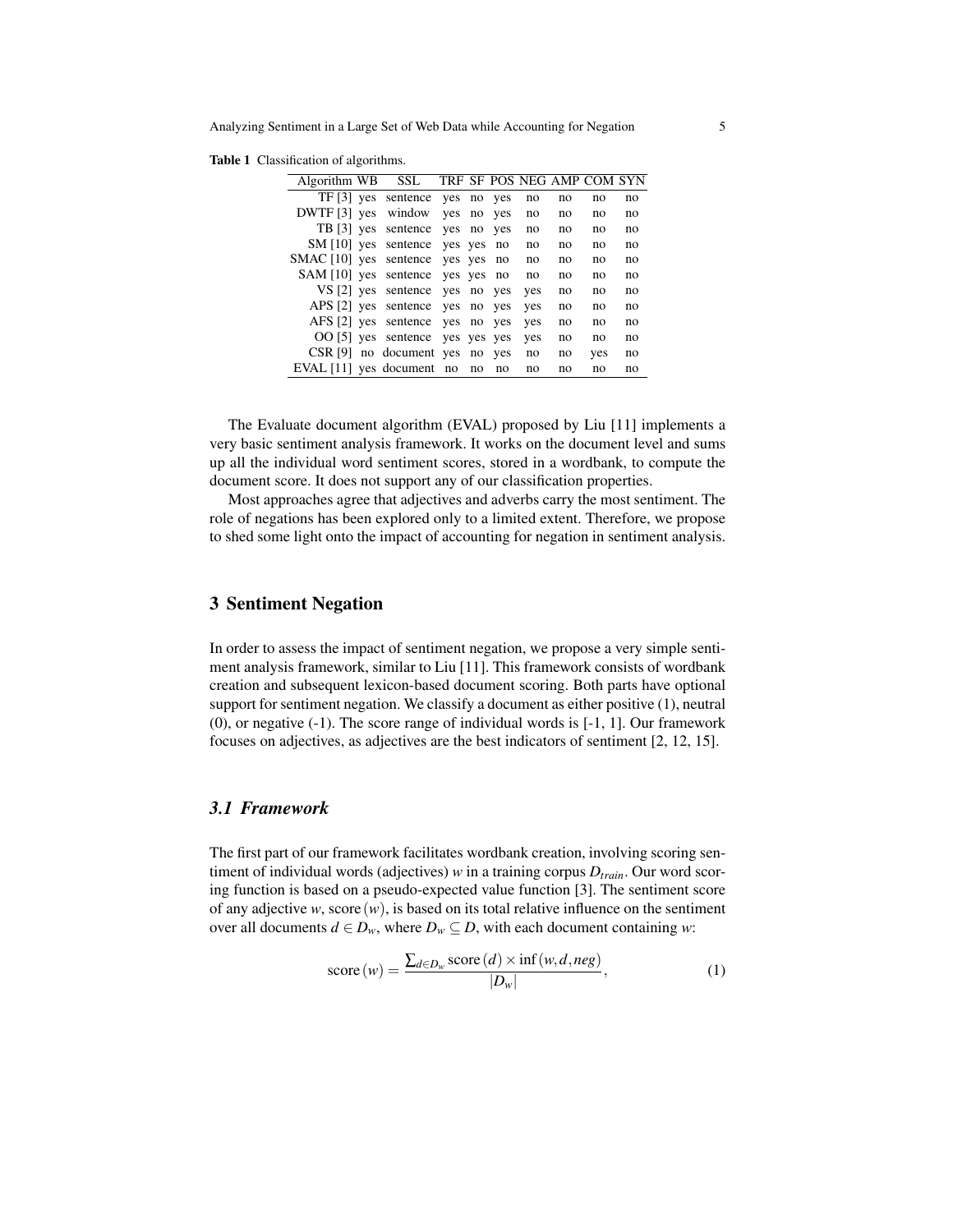where score (*d*) is an individual document *d*'s manually assigned score,  $|D_w|$  is the number of documents in  $D_w$ , and inf( $w$ ,*d*,*neg*) is the relative influence of an adjective *w* in document *d*, with a Boolean *neg* indicating whether to account for negation or not. This influence is calculated as the count freq(*w*,*d*,*neg*) of *w* in *d* in relation to the total frequency  $\sum_{w' \in d} \text{freq}(w', d, neg)$  of all sentiment carrying words  $w'$  in *d*:

$$
\inf(w,d,neg) = \frac{\text{freq}(w,d,neg)}{\sum_{w' \in d} \text{freq}(w',d,neg)}.\tag{2}
$$

In order to support negation in our framework, we use a variation of Hu and Liu's method [7] of negation. Yet, even though optimizing the scope of influence of negation words [8, 13, 14] or exploitation of compositional semantics in sentimentbearing expressions [4] has its merits, we first focus on a one-word scope for negation words in an attempt to tease out the effects of accounting for even the simplest forms of negation, as opposed to not accounting for negation at all. We only handle negation words that precede a sentiment word, as larger distances might cause noise in our results due to erroneously negated words. Support for negation is considered in the frequency computations by subtracting the number of negated occurrences of word *w* in *d* from the number of non-negated occurrences of *w* in *d*.

In the second part of our framework, the score eval  $(d)$  of a document  $d$  containing *n* adjectives  $\{w_1, w_2, \ldots, w_n\}$  is simply computed as the sum of the scores of the individual adjectives (the same adjective can appear multiple times), as determined using (1) and (2). In case negation is accounted for, we propose to use a document scoring function based in the scoring function presented by Liu [11]:

$$
eval(d) = \sum_{w_i \in d} (-1)^{\text{negated}(w_i, d)} \times \text{score}(w_i),
$$
\n(3)

where negated  $(w_i, d)$  is a Boolean indicating whether the *i*th adjective in *w* is negated in  $d(1)$  or not (0). Using (3), the classification class( $d$ ) of a document *d* can finally be determined as follows:

class 
$$
(d)
$$
 = 
$$
\begin{cases} 1 & \text{if eval}(d) > 0.002, \\ 0 & \text{if } -0.021 \le \text{eval}(d) \le 0.002, \\ -1 & \text{if eval}(d) < -0.021. \end{cases}
$$
 (4)

In order to determine the optimal thresholds for (4), we have experimented with different values for the upper and lower threshold. For the upper threshold we have experimented with values between 0.001 and 0.5 with a step-size of 0.005. For the lower threshold, we have experimented with values between -0.001 and -0.5 with a step of 0.005. The ranges between which we tested were determined by manual analysis, in which we found results to decrease rapidly outside interval [−0.5,0.5].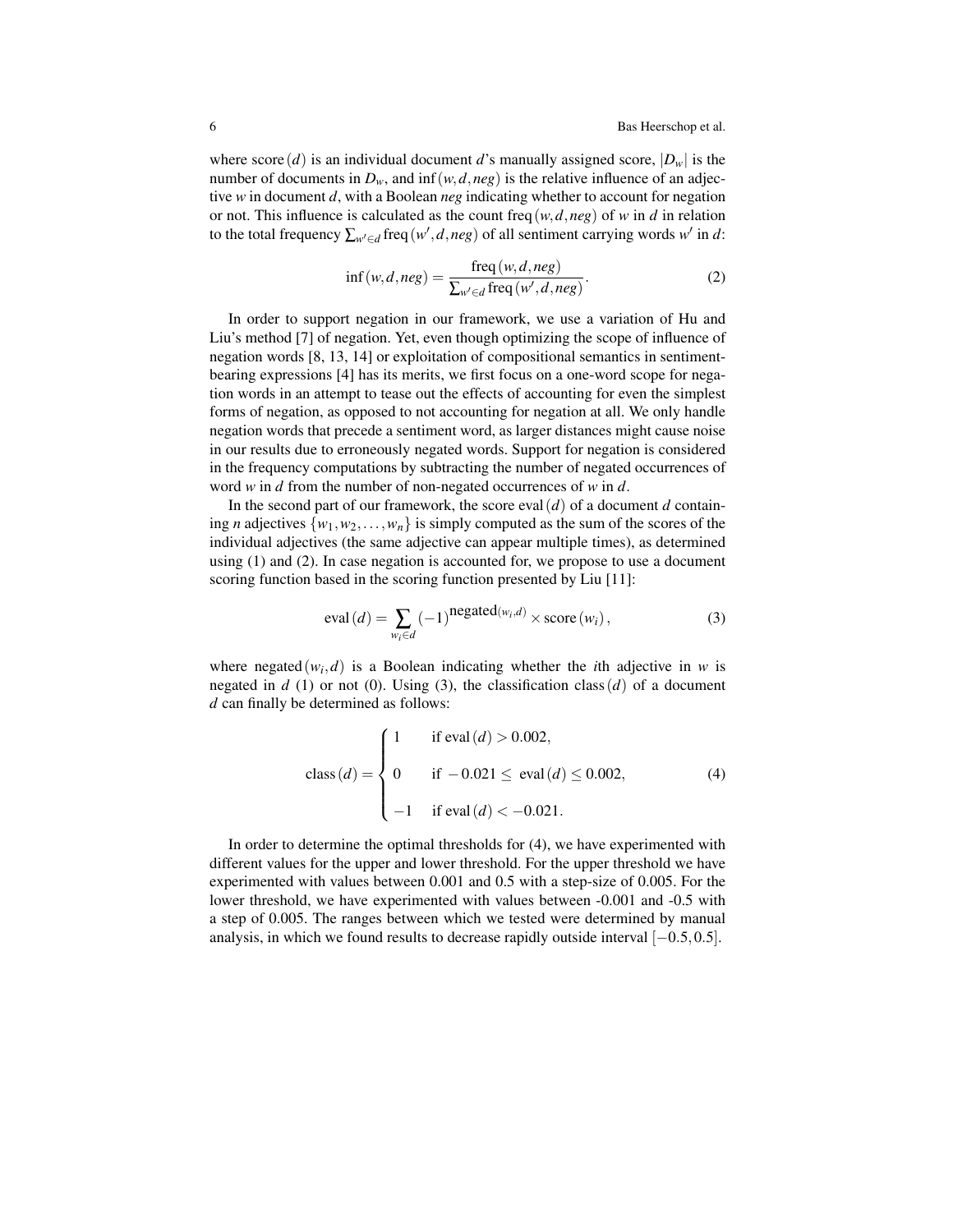#### *3.2 Implementation*

We have implemented our framework in C#, combined with a Microsoft SQL Server database. We have used a corpus of 13,628 human-rated Dutch documents on 40 different topics. Sentiment in these documents is classified as positive, negative, or neutral. In order to be able to asses the impact of negation, we have implemented two versions of our framework. The first version has no support for negation, whereas the second version supports negation both in the wordbank creation and in the document scoring part. Our framework only handles adjectives for sentiment analysis and uses a commercial part-of-speech tagger (based on OpenNLP and trained on Dutch corpora) to identify adjectives in the corpus.

We have used 60% of our documents for training and 40% for testing. The training set was used to create wordbanks and to determine the best threshold level for document classification. Our software first uses Algorithm 1 to retrieve all adjectives from the training corpus, where multiple occurrences of an adjective are not allowed. The list of adjectives thus extracted is subsequently used for creating a wordbank, hereby following Algorithm 2, which scores all adjectives occurring more than once in the training set with word scoring function (1). A Boolean variable is used to turn the support for negation on or off. Algorithm 3, in which support for negation can also be toggled, is subsequently used to score documents in accordance with document scoring functions (3) and (4).

#### *3.3 Evaluation*

In order to evaluate the human judgements, we took a random sample of 224 documents and rated these for sentiment. We observed 56% strong agreement and 99% weak agreement between our judgement and the human annotations, where strong agreement means an exact match and weak agreement means that one rating is positive or negative, whereas the other is neutral. Interestingly enough, in 17% of the cases where our ratings do not strongly agree, human raters appear to tie sentiment to the consequences of facts, which we call "factual sentiment". For example, the

| <b>Algorithm 1:</b> Creating a list of adjectives. |                                                                              |  |  |  |  |
|----------------------------------------------------|------------------------------------------------------------------------------|--|--|--|--|
|                                                    | <b>input</b> : A training corpus $D_{train}$                                 |  |  |  |  |
|                                                    | <b>output:</b> A list <i>word List</i> of all adjectives in $D_{train}$      |  |  |  |  |
|                                                    | 1 <i>wordList</i> = $\emptyset$ ;                                            |  |  |  |  |
|                                                    | 2 foreach d in $D_{train}$ do                                                |  |  |  |  |
| 3                                                  | $adjList = getAdi(d); //$ Retrieve all adjectives in d                       |  |  |  |  |
| $\overline{4}$                                     | <b>foreach</b> $ad$ <i>j</i> in $ad$ <i>j List</i> <b>do</b>                 |  |  |  |  |
| 5                                                  | <b>if</b> ad $i \notin$ wordList <b>then</b> wordList = {wordList, ad $i$ }; |  |  |  |  |
| 6                                                  | end                                                                          |  |  |  |  |
|                                                    | 7 end                                                                        |  |  |  |  |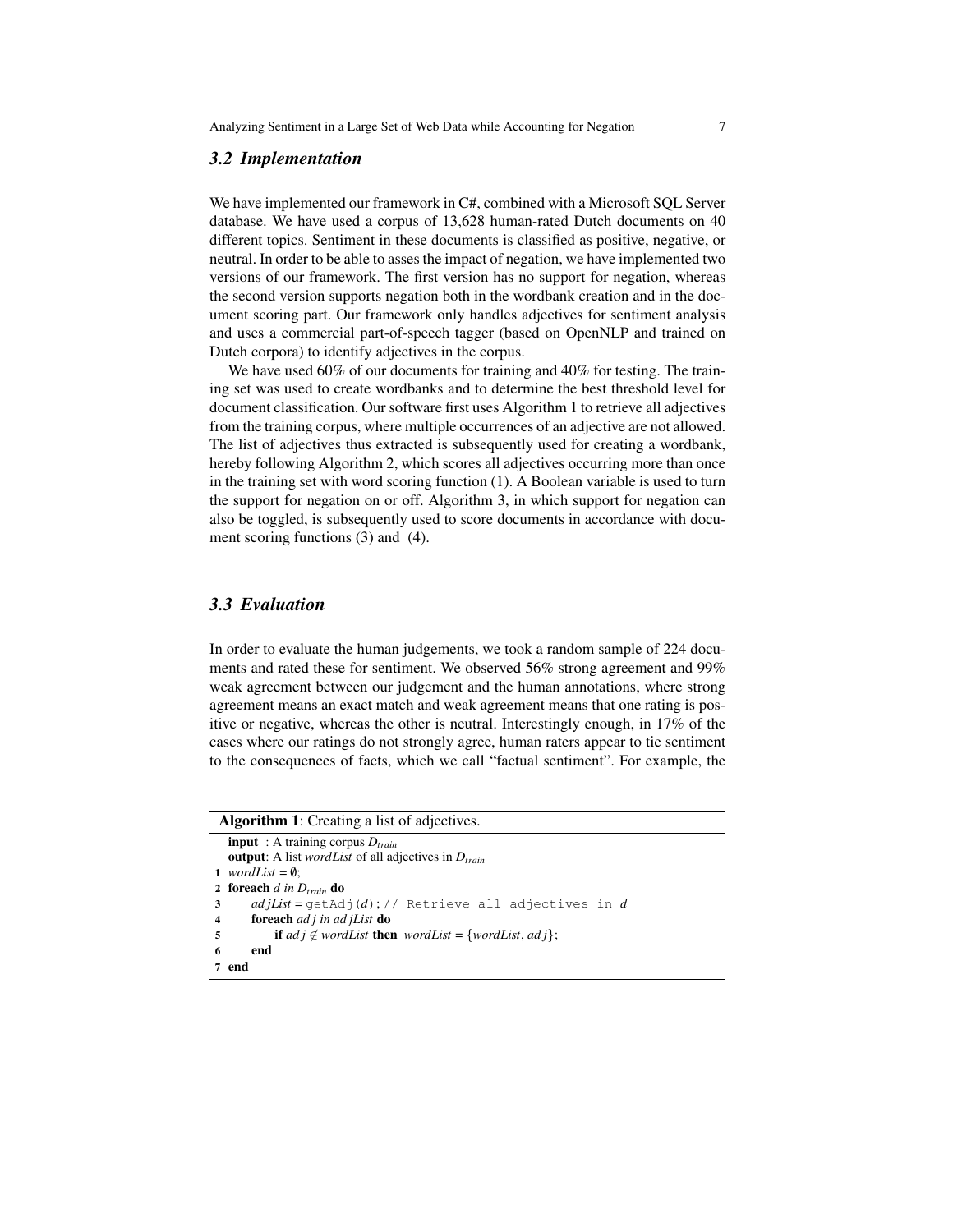```
Algorithm 2: Creating a wordbank.
  input : A training corpus Dtrain, a list wordList of all adjectives in Dtrain, and a Boolean neg
        indicating whether to account for negation
  output: A list wordbank containing all adjectives in D_{train} with their scores
1 wordbank = \emptyset;
2 foreach w in wordList do
3 |D_w| = 0; // Number of documents containing w
4 sumWContr = 0; // Sum of all contributions of w in D_w5 foreach d in Dtrain do
6 // Retrieve frequency of w in d, minus negated
7 // occurrences, if neg
8 f reqW D = freq(w, d, neg); // Number of occurrences of w in d
9 scoreD = getScore(d); // Human annotators' score for d
10 if freqWD > 0 then
11 |D_w| = |D_w| + 1;12 if scoreD \neq 0 then
13 sumAllW D = 0; // Count of all words of wordList in d
foreach w
0
14 in wordList do
15 sumAllWD = sumAllWD + \text{freq}(w', d, neg);16 end
17 infWD = \frac{freqWD}{sumH/UVD}; // Influence of w in d
18 sumWContr = sumWContr + (infWD \times scoreD);19 end
20 end
21 end
22 if |D_w| > 1 then
23 scoreW = \frac{sumWContr}{|D_w|};
24 wordbank = {wordbank, {w, scoreW}};
25 end
26 end
```
objective and hence neutral statement "Stock prices for our company went down 2% today" is judged as carrying (negative) sentiment. Another explanation for the discrepancies between ratings are interpretation differences. It is for instance difficult for humans to pick up on subtle cases of sentiment, which can be expressed in irony and tone. The interpretation of such subtle uses of sentiment can differ from person to person. The two cases of strong disagreement are due to misinterpretation of the text.

Additionally, we have evaluated the performance of our framework against human ratings in two set-ups: one with support for negation and one without support for negation. Precision improves with 1.17% from 70.41% without taking into account negation to 71.23% when accounting for negation. This observed improvement is even more evident when our framework is applied to a subset of the corpus, each document of which contains negated words (not necessarily adjectives). On this subset, precision increases with 2.23% from 69.44% without accounting for negation to 70.98% when taking into account negation. These results are notable given that only 0.85% of the sentences in the original corpus contain negations.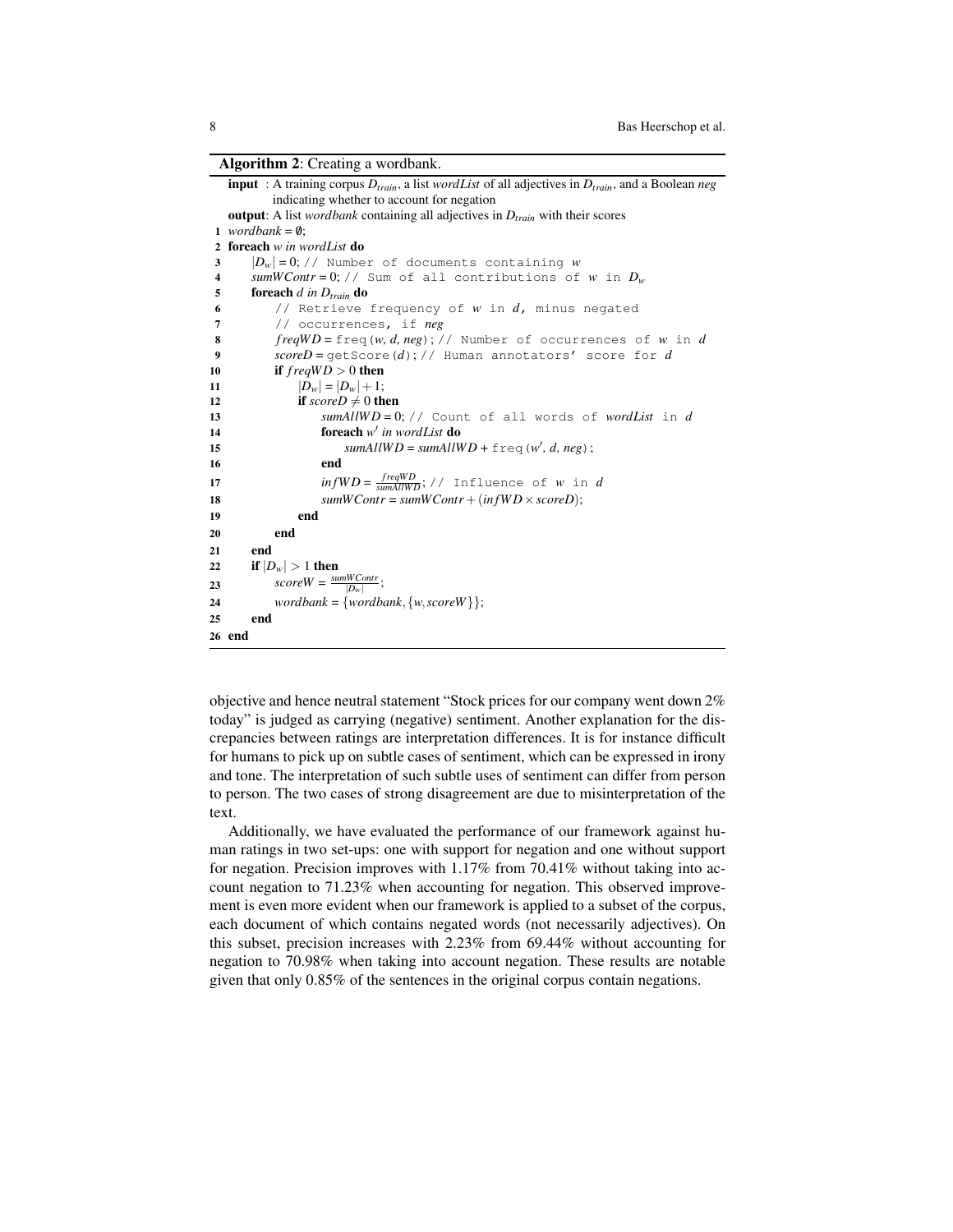#### Algorithm 3: Scoring a document.

|   | <b>input</b> : A list <i>wordbank</i> containing all adjectives in the training corpus with their scores, an<br>upper threshold <i>utreshold</i> indicating the score above which a document is |
|---|-------------------------------------------------------------------------------------------------------------------------------------------------------------------------------------------------|
|   | considered to be positive, a lower document score threshold <i>lthreshold</i> below which                                                                                                       |
|   | a document is considered to be negative, a Boolean <i>neg</i> indicating whether to                                                                                                             |
|   | account for negation, and a document d                                                                                                                                                          |
|   | <b>output:</b> A document score <i>result</i>                                                                                                                                                   |
|   | 1 $result = 0$ ; // Final score for document $d$ , initialized as neutral                                                                                                                       |
|   | 2 $docScore = 0; // Score for document d$                                                                                                                                                       |
|   | 3 $adjList = getAdj(d); //$ Retrieve all adjectives in d                                                                                                                                        |
|   | 4 foreach <i>ad i</i> in <i>ad iList</i> do                                                                                                                                                     |
| 5 | <b>if</b> $ad \, i \in wordbank$ <b>then</b>                                                                                                                                                    |
| 6 | <b>if</b> neg then $\text{doscore} = \text{doscore} + (-1)^{\text{i-shegated}(\text{adj})} \times \text{score}(\text{adj})$ ;                                                                   |
| 7 | <b>else</b> $docscore = docscore + score(adi);$                                                                                                                                                 |
| 8 | end                                                                                                                                                                                             |
|   | 9 end                                                                                                                                                                                           |
|   | 10 if <i>docscore</i> $>$ <i>uthreshold</i> then <i>result</i> = 1;                                                                                                                             |
|   | 11 else if $doscore < It$ hreshold then result = -1;                                                                                                                                            |
|   |                                                                                                                                                                                                 |

#### 4 Conclusions and Future Work

The main contribution of this paper is two-fold. First of all, we have provided a characterization of current approaches to sentiment analysis, based on their wordbank type, sentiment scoring level, topic relevance filtering, subjectivity filtering, part-of-speech tagging, negation, amplification, comparison, and type variations. In this analysis, it has become apparent that the role of negations in sentiment analysis has been explored only to a limited extent.

The second contribution of this paper lies in our reported endeavors of shedding some light onto the impact of accounting for negation in sentiment analysis. Firstly, we have found that human raters tend to rate the consequences of factual information as carrying sentiment; an observation that may be taken into account in future work. Furthermore, our experiments with a basic sentiment analysis framework show that a relatively straightforward approach to accounting for negation already helps to increase precision with 1.17%. On a subset of selected documents containing negated words, precision increases with 2.23%. This is a notable result if we consider the fact that negation is sparsely used in our data set.

Nevertheless, it appears to be worthwhile to investigate the effects of optimizing the scope of influence of negation words in order to obtain more detailed insights in the impact of negation in sentiment analysis. We would also like to experiment with other types of words in our wordbank (e.g., adverbs, possibly combined with adjectives). Finally, we plan on taking into account degrees of negation. For instance, "not bad" is not necessarily "good", yet more likely slightly less positive than "good". All in all, a rather simple way of accounting for negation in sentiment analysis already helps to improve performance, yet we envisage that future work in the suggested directions could advance the state-of-the-art in sentiment analysis.